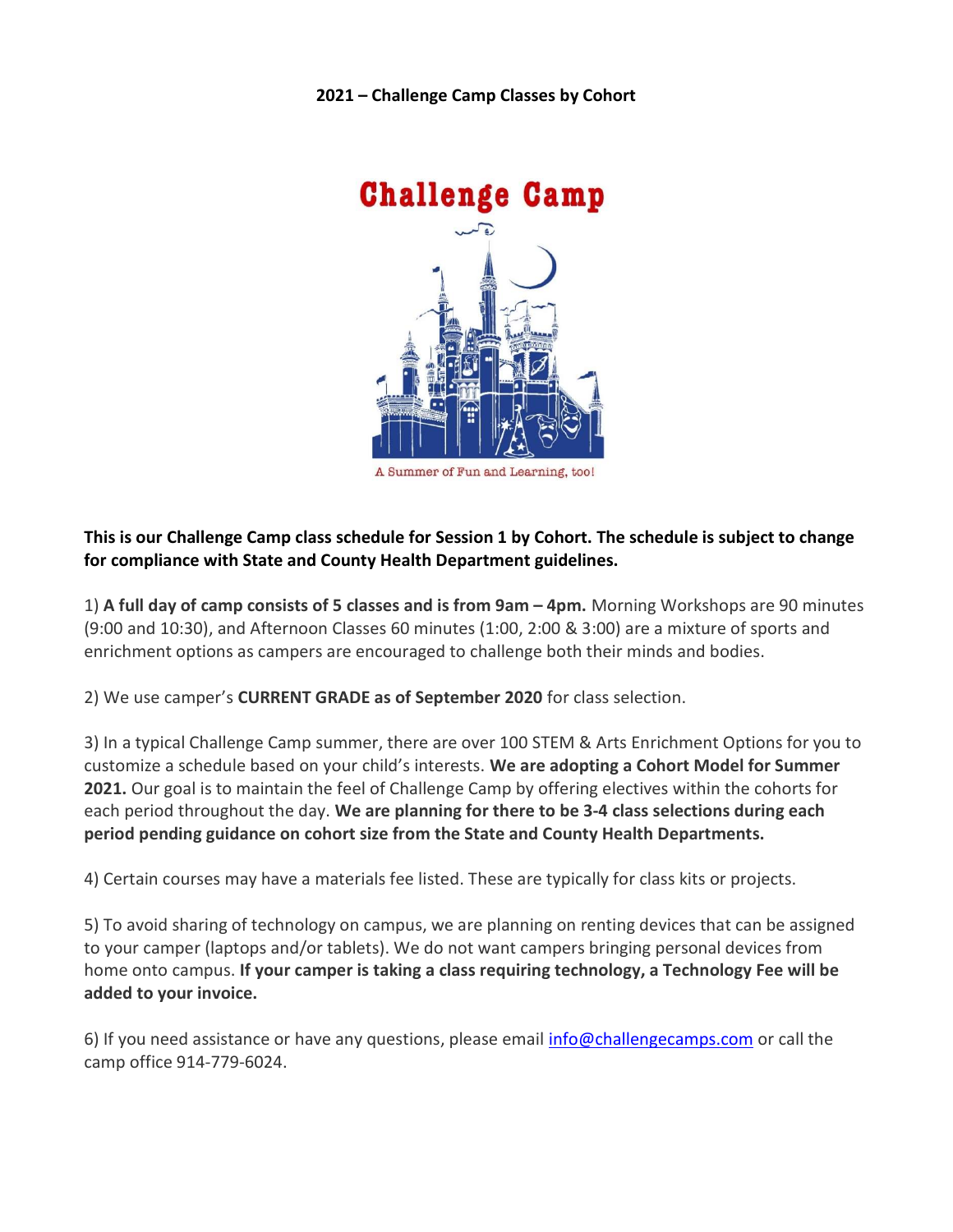#### Challenge Camp – Session 1 Classes by Cohort

#### Explorers – campers that are currently in Kindergarten or 1st Grade the 2020-21 school year

### 4) The Artist's Palette **Session 1** 9:00 Instructor: Lida Zimmerman Grades K-1

An art palette is full of life! Red roars, blue whispers, and yellow yells about the possibilities and appreciation of color you can achieve. You will be creating rainbows, jungles, landscapes and still life with your new understanding of color theory as a means of self expression. Our art projects will include various mediums such as paint, crayons, colored pencils, cut paper and pastels. We will look at the works of great artists like Picasso, Pollack, Van Gogh and Monet, and explore how their unique ways of using color have made their works special. There will be an exhibition to showcase the children's art. Remember Da Vinci produced his first masterpiece at age 18… so you will have a head start!

#### 20) LEGO Tech Junior **Session 1 9:00 or 10:30 Instructor: STEM Staff Grades K-1**

Use Legos as the inspiration to construct, investigate and communicate like little Einsteins. Students will use models to predict, observe, measure and collect data, experiencing forces, motion, energy, mechanisms and magnetism first hand. They will develop complex problem solving skills and understand the interaction between forces and motion, measurement, energy, speed (velocity) and weight (mass). This course is will introduce campers to simple machines concepts while building teamwork and communication skills. They will discover basic physical science concepts such as gears, pulleys, levers, and wheels and axles through observation, reasoning, prediction, and critical thinking. Lego Fee: \$25

### 27) Science Magic **Network Session 1 9:00** Instructor: Michael Donovan Grades K-1

Get ready for a magical experience as we learn the science behind phenomenal experiments! We will explore scientific principles as we go inside a giant soap bubble, create glowing slime, make eggs bounce, make glasses out of Jello, create underwater fireworks, write secret codes in invisible ink, change pennies into silver and gold and more. Young scientists will learn skills for problem solving, creative thinking, decision making, hypothesizing and drawing conclusions.

### 26) Pixicade Game Maker National Communication of the Session 1 10:30 Instructor: Jen Roche Grades K-1

Have you ever wanted to create your own video game? Do you like to doodle or draw? In this class you will learn how to make your very own video games using Pixicade! All you need to do is draw and then watch your doodles magically come to life as playable games. Campers will learn and use the exciting new Pixicade App and all of it's editing and Power-Up features! This exciting class will teach campers game mechanics and concepts through STEAM and literacy exploration and mini drawing lessons! At the end of the session campers will have a collection of games they created from the stories, characters, goals, worlds, hazards and game challenges developed in class. Pixicade Kit Fee: \$30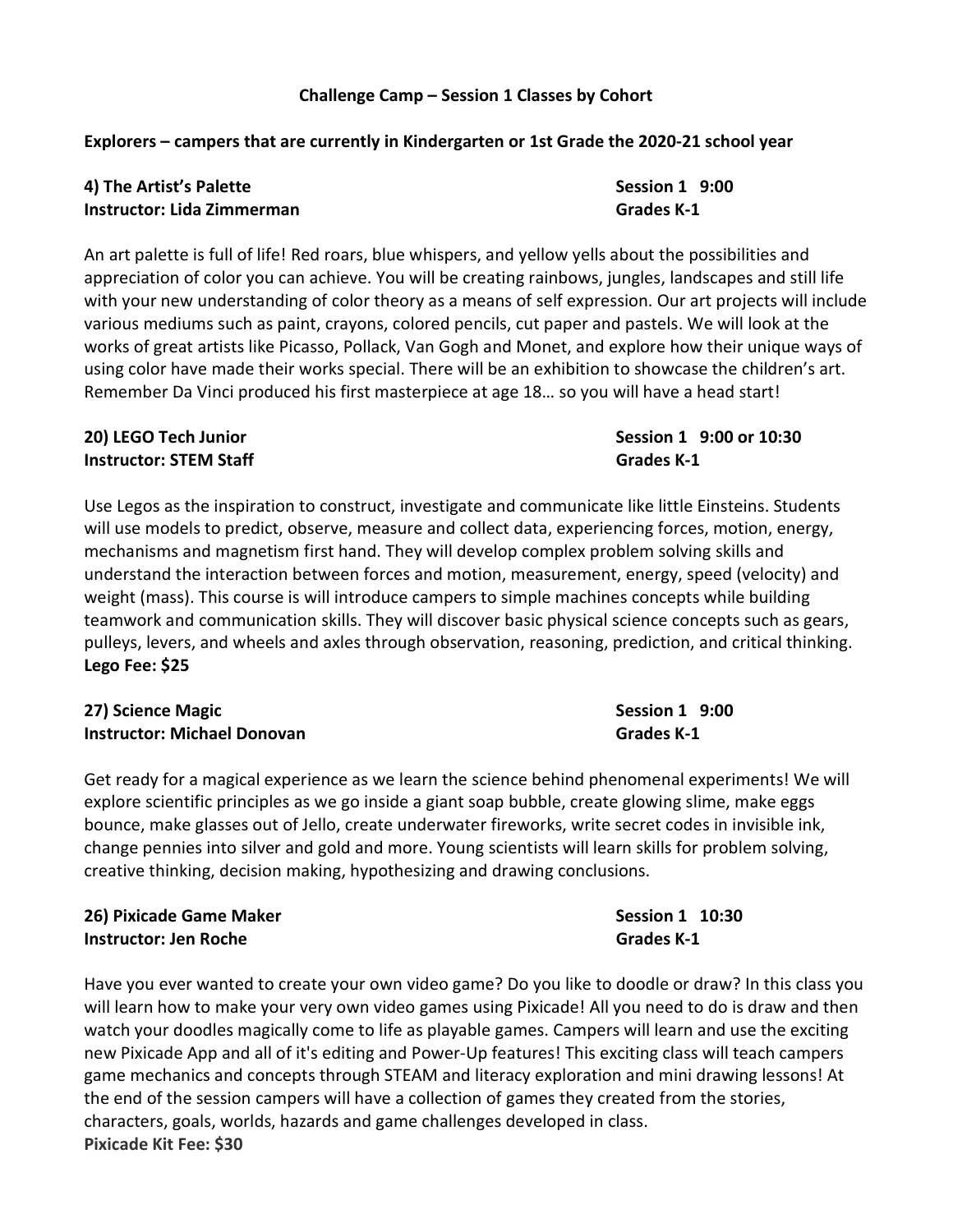### 30) Watercolor Wonders **Session 1 10:30** Session 1 10:30 Instructor: Lida Zimmerman Grades K-1

A famous watercolor painter said "There is an extraordinary quality in the reflection of transparent watercolor against the white of the paper that is uniquely brilliant and appealing." Learn the beautiful and whimsical art of watercolor painting techniques and create original works of flowers, water, forms, skies and magical sunsets.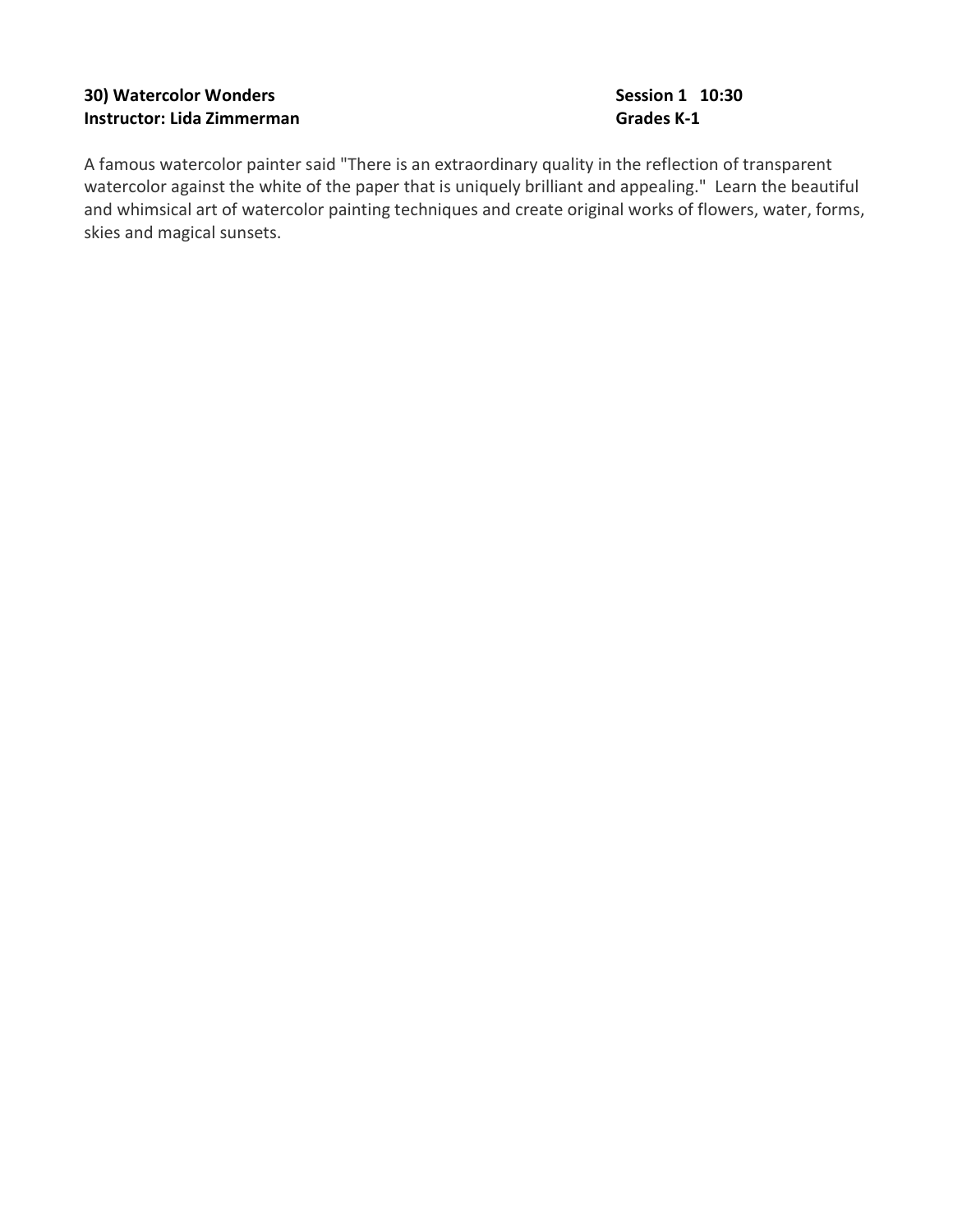Pioneers – campers that are currently in 2nd or 3rd Grade the 2020-21 school year

### 4) The Artist's Palette New York 19:00 Session 1 9:00 **Instructor: Lida Zimmerman Grades 2-3** Grades 2-3

An art palette is full of life! Red roars, blue whispers, and yellow yells about the possibilities and appreciation of color you can achieve. You will be creating rainbows, jungles, landscapes and still life with your new understanding of color theory as a means of self expression. Our art projects will include various mediums such as paint, crayons, colored pencils, cut paper and pastels. We will look at the works of great artists like Picasso, Pollack, Van Gogh and Monet, and explore how their unique ways of using color have made their works special. There will be an exhibition to showcase the children's art. Remember Da Vinci produced his first masterpiece at age 18… so you will have a head start!

# 19) LEGO Tech Session 1 9:00 or 10:30 **Instructor: STEM Staff Grades 2-3**

Do you want to know how things work? Do you ask the question "why" often? Do you dream of tomorrow? Then come and enjoy "Lego's Simple and Motorized Mechanisms." This course is designed to give campers an understanding of machines, mechanisms, structures, and mechanical advantage. You will explore the world of technology by studying and building projects that use renewable and alternative energy sources such as wind, solar power, water and your own body. You will investigate energy supply, transfer, accumulation, conversion and consumption through hands-on activities and exciting real life models. You are the engineer, you design, you build, you turn your dreams into reality. Lego Fee: \$25

# 26) Pixicade Game Maker **Session 1 9:00 or 10:30 Instructor: Jen Roche** Grades 2-3

Have you ever wanted to create your own video game? Do you like to doodle or draw? In this class you will learn how to make your very own video games using Pixicade! All you need to do is draw and then watch your doodles magically come to life as playable games. Campers will learn and use the exciting new Pixicade App and all of it's editing and Power-Up features! This exciting class will teach campers game mechanics and concepts through STEAM and literacy exploration and mini drawing lessons! At the end of the session campers will have a collection of games they created from the stories, characters, goals, worlds, hazards and game challenges developed in class. Pixicade Kit Fee: \$30

# 17) The Illusionist Communication Communication Communication Communication Communication Communication Communication Communication Communication Communication Communication Communication Communication Communication Commun **Instructor: Joseph Fields Grades 2-3**

Have you ever wanted to make a coin disappear, read someone else's mind, make solid objects pass through each other or cause a rope cut in two to magically restore itself? Learn how to do this and much more by joining renowned magician Joseph Fields to uncover magic's biggest secrets, fool your friends and be the life of the party. The delightful art of balloon sculpture will also be taught. Transform yourself into an illusionist with a personalized magic briefcase full of tricks! Magic Fee: \$40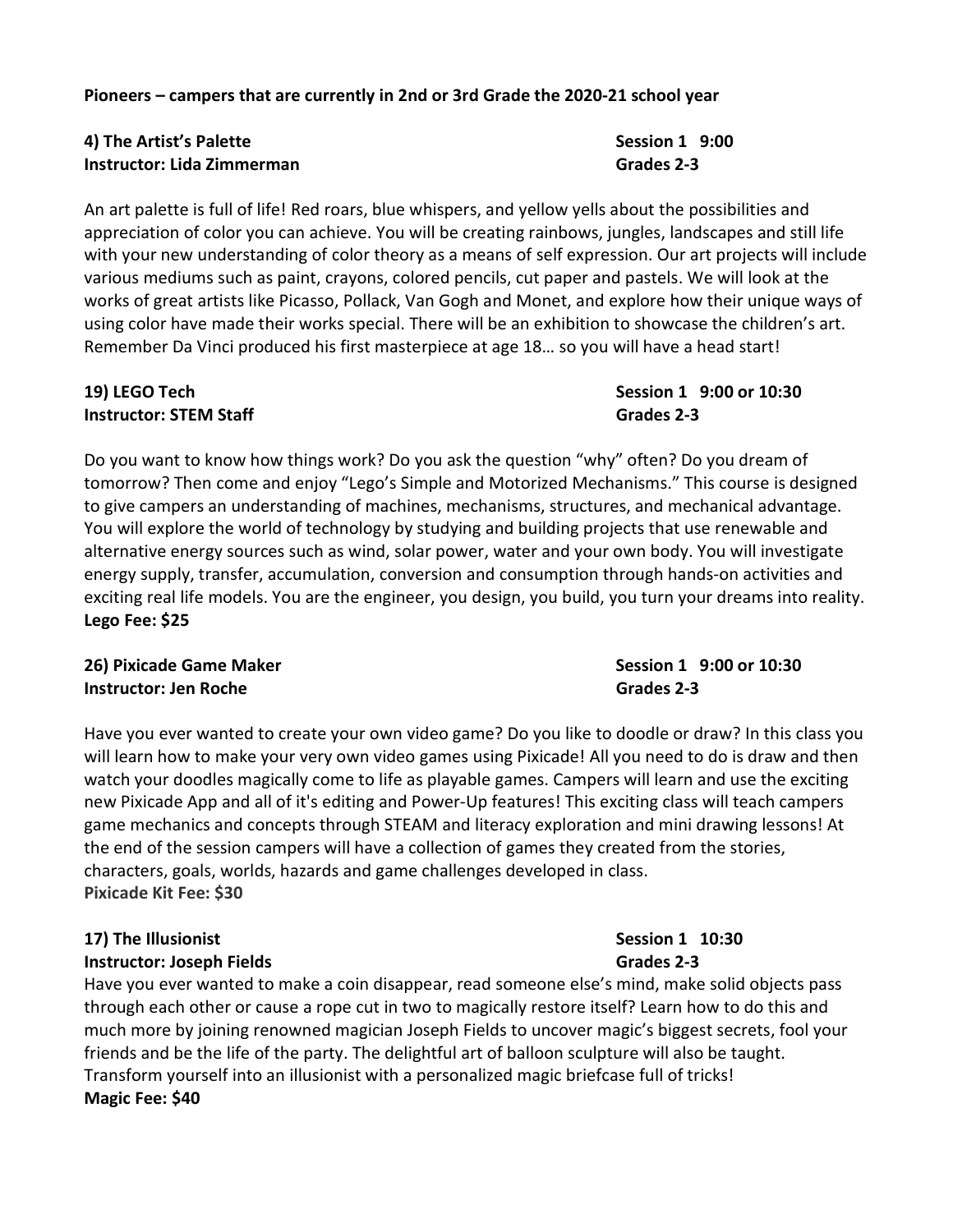# 27) Science Magic **National Session 1 10:30** Instructor: Michael Donovan Grades 2-3

Get ready for a magical experience as we learn the science behind phenomenal experiments! We will explore scientific principles as we go inside a giant soap bubble, create glowing slime, make eggs bounce, make glasses out of Jello, create underwater fireworks, write secret codes in invisible ink, change pennies into silver and gold and more. Young scientists will learn skills for problem solving, creative thinking, decision making, hypothesizing and drawing conclusions.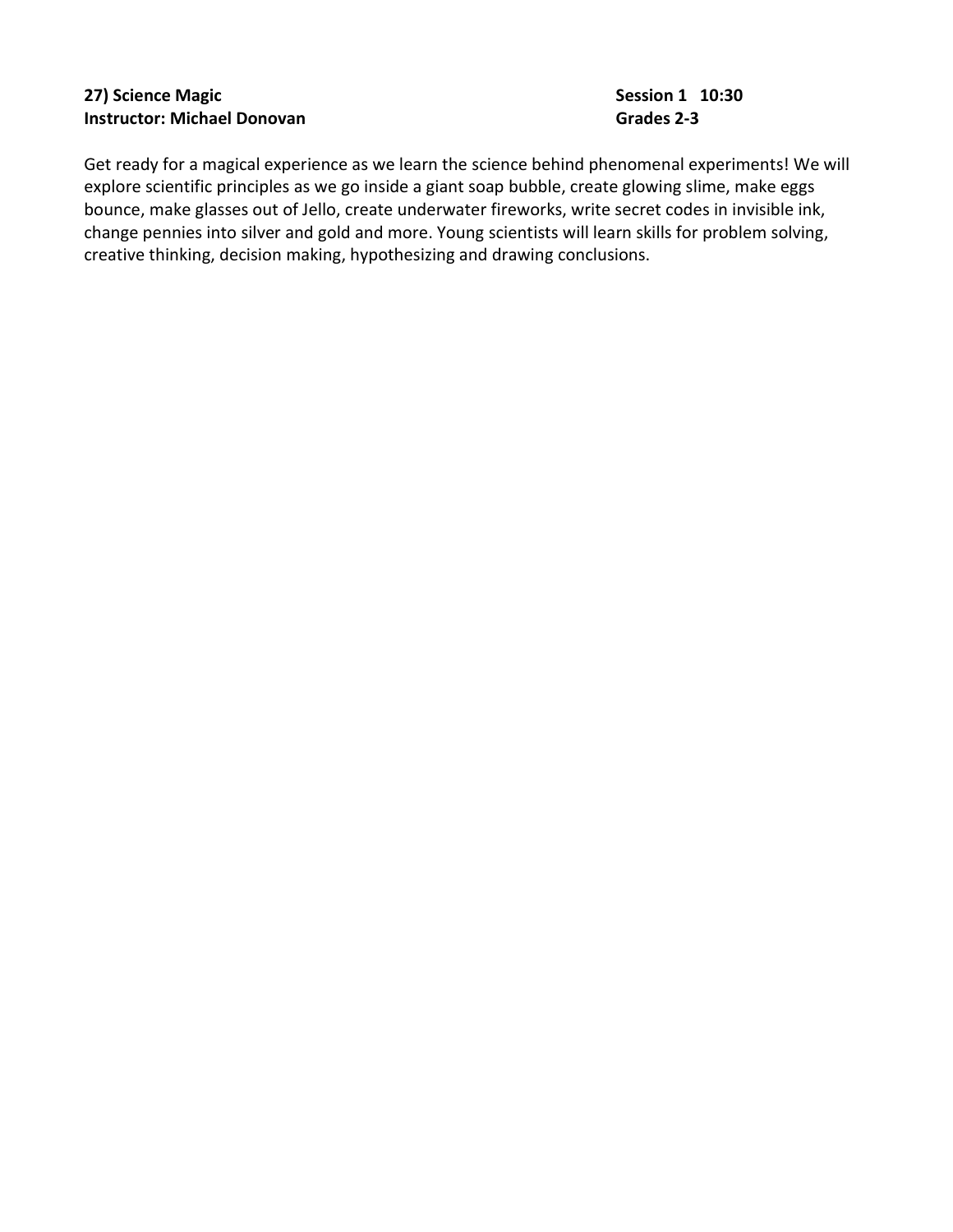#### Innovators – campers that are currently in 4th or 5th Grade the 2020-21 school year

3) APP Developer Session 1 9:00 Instructor: Sid Jain Grades 4-5

We have all heard "there's an APP for that"... Great apps start with a tangible idea that can grow into something ground-breaking, clever or useful. We will explore exactly how apps work, what features they include as our programmers use the Shopify platform to develop their product. Our app expert will discuss factors that should be integrated into your business model: What do people want or need in an app? How do I make sure it works well? Are there competitors in the marketplace? And most importantly how do I launch my app? This is a modern business focused class for motivated campers. App Fee: \$150

2) Adventures in the Lab Session 1 9:00 Instructor: Danielle Spano Grades 4-5

Do you know what it takes to be a good scientist? Join us for an adventure into the scientific world where we will perform hands-on chemistry experiments! We will learn about different chemical compounds, conduct demonstrations to observe different chemical principles, and make science come alive! We will learn about exothermic reactions by making elephant toothpaste, experiment with polymers by making bouncing balls, the principles of buoyancy using common household materials, and attempt to fool our friends with some science magic! See the world with amazement and wonder as we embark on our lab adventures!

#### 7) Challenge Makerspace **Session 1** 9:00

Instructor: Michael Nathenson Grades 4-5

Are you eager to create and experiment in engineering? A makerspace provides a hands-on, creative way to encourage students to design, experiment, build and invent as they engage in science, engineering and tinkering. In this project based STEM class campers will work in a collaborative setting and build invaluable problem solving skills. Examples of the fun engineering based projects may include building catapults, electric boats, a flashlight, pendulums, pneumatic machines, and a solar car. Maker Fee: \$100

| 22) Minecraft: Challenge Camp Edition | Session 1 9:00 |
|---------------------------------------|----------------|
| <b>Instructor: Geoffrey Byrne</b>     | Grades 4-5     |

Minecraft combines easy to use graphics and game play coupled with multi player in several different modes accessible to learn at different levels. Journey from simple game play, to more complex world creation and server hosting. Campers will work together to create their own computer generated worlds with an almost infinite combination or primitive mechanical devices, electrical circuits, and logic gates built with an in-game materials known as Redstone. Using teamwork to create a world from the ground up, Minecraft will serve as a gateway to enlighten students how to safely and securely utilize technology involved in game creation. Many aspects of the computer science and information systems worlds will be introduced including but not limited to software programming, overall concepts and principles of networking and the hardware required in building these seemingly complex systems. PLEASE HAVE A CURRENT MINECRAFT ACCOUNT PRIOR TO THE START OF CAMP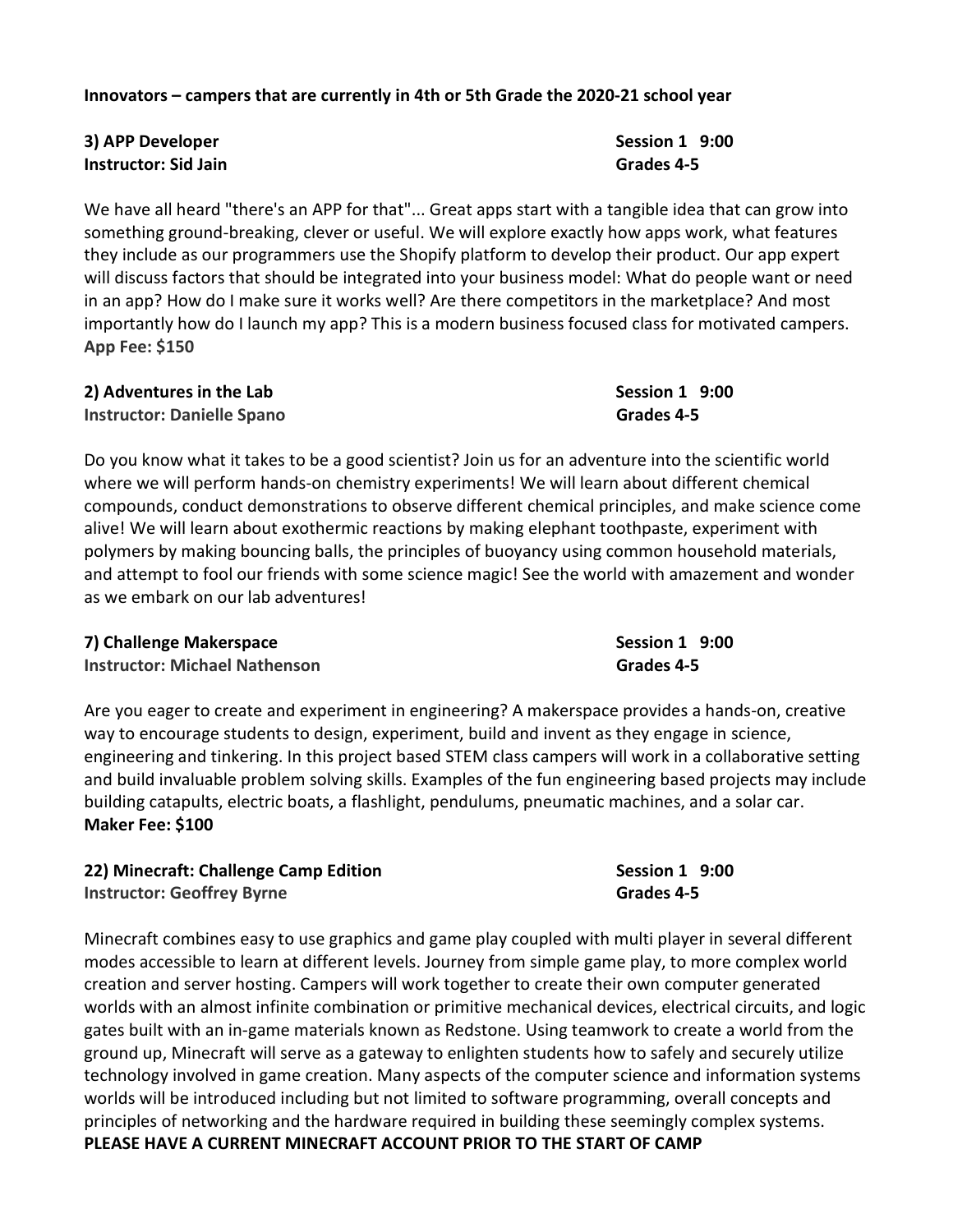# 25) Photo Finish Session 1 9:00 Instructor: Liz Steger-Hartzman Grades 4-5

This exciting class will teach the fundamentals of basic digital photography to capture images throughout the camp or home setting. Campers are required to have a fully charged digital camera or cell phone camera. Each day, Liz will teach you all you need to know to develop your photographic eye. Class time will be spent learning technique, shooting pictures and creating your portfolio for weekly contests. Each camper will receive a personal printed portfolio featuring their best work.

# 1) 3D Printing Lab Session 1 10:30 Instructor: Nik Kuryla **Grades 4-5**

This course is designed to introduce 3D modeling and printing techniques to beginners. Campers will learn an overview of the components of the printer and how the process works. They will learn how to navigate a variety of 3D design software including the popular TinkerCad, Cura and Meshmixer to develop their own 3D models. In this project based course the students will learn the possibilities for creativity are endless and will take home a printer and filament to continue inventing. 3D Printer and Filament Fee: \$350

| 9) Code Central: Javascript Animation and Design | Session 1 <b>10:30</b> |  |
|--------------------------------------------------|------------------------|--|
| <b>Instructor: Neil Grand</b>                    | Grades 4-5             |  |

Learn coding basics while having fun creating animation, games and sketch art. We will be using a version of Javascript known as p5.js. Javascript is the most widely used computer programming language and the backbone to most web pages. p5.js makes coding fun and easy for artists, designers and beginners. In less than 15 lines, you will be able to create an arrow shooting across the screen or a waterfall of balloons of different sizes and colors bouncing around the screen (and needing to be popped!) p5.js is great for visual learners. You will learn how to create variables, loops and algorithms.

# 13) Drone Flight School Session 1 10:30 Instructor: Grace Cantwell Grades 4-5

Our beginning drone class will explore the various uses of drones. They can be used for delivery, surveillance and security, aerial photography, filmmaking and more. We will discuss safe and responsible drone operation and local laws that apply. Campers will then fly their pre-assembled drones using Line of Sight (LOS) techniques. With practice, our new drone pilots will fly through obstacles and learn advanced flying techniques. Each camper will take home their own fully-functional drone. Drone Fee: \$300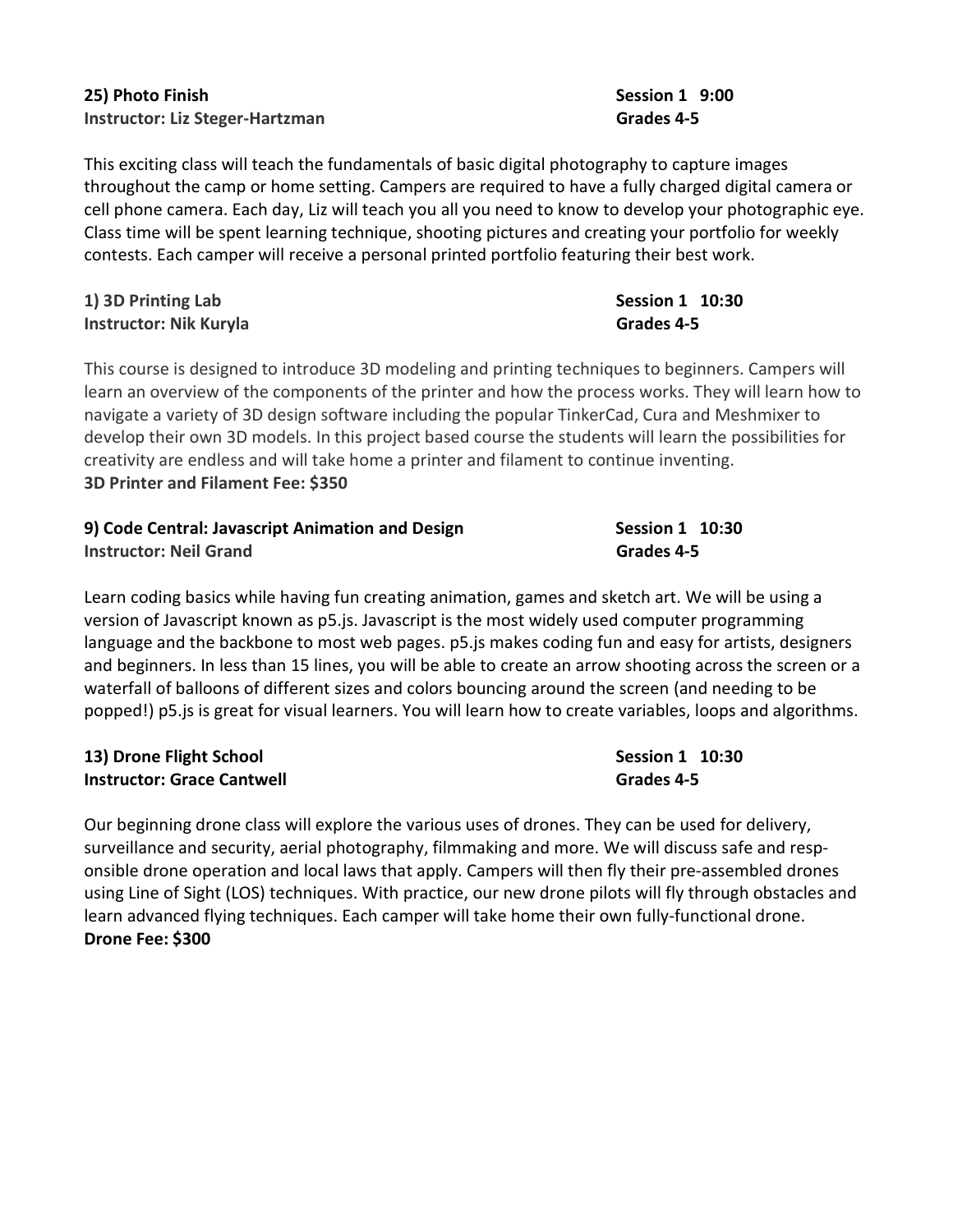# 14) Escape Room Session 1 20:30 Instructor: Hudson Apotheker Grades 4-5

Trapped in a room with a group of friends and one way out, you must search for clues and solve several kinds of puzzles and riddles to plot your great escape. When the challenge has been mastered, you will be guaranteed laughter, a sense of accomplishment and a new respect for your classmates and their abilities. Groups will complete a series of escape room challenges together and will then design their own escape room models and games for others to solve. This is an experience that will be remembered for a lifetime... assuming you ever make it out!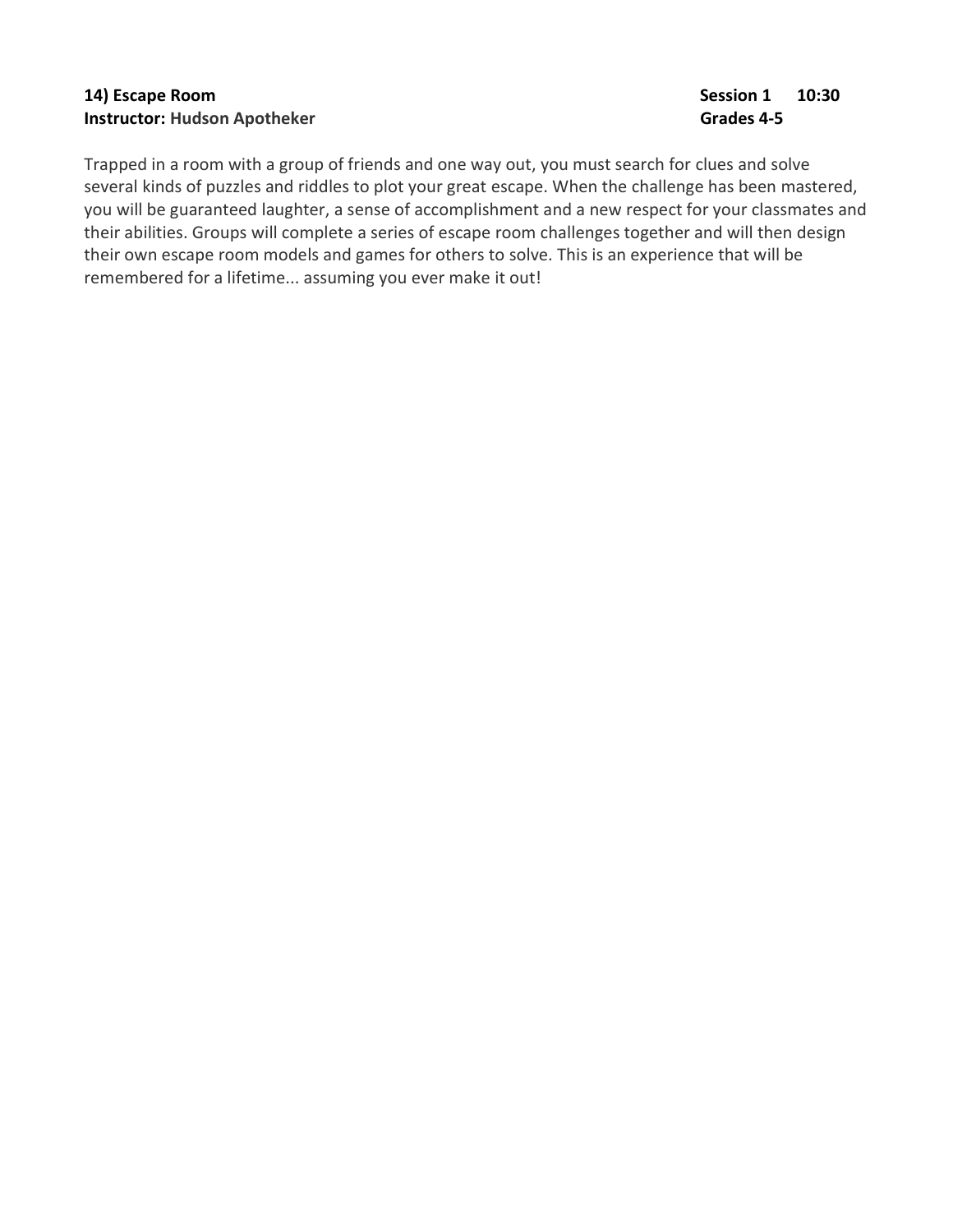#### Trailblazers – campers that are currently in 6th Grade and up the 2020-21 school year

| 1) 3D Printing Lab            | <b>Session 1</b> |
|-------------------------------|------------------|
| <b>Instructor: Nik Kuryla</b> | Grades 6+        |

This course is designed to introduce 3D modeling and printing techniques to beginners. Campers will learn an overview of the components of the printer and how the process works. They will learn how to navigate a variety of 3D design software including the popular TinkerCad, Cura and Meshmixer to develop their own 3D models. In this project based course the students will learn the possibilities for creativity are endless and will take home a printer and filament to continue inventing. 3D Printer and Filament Fee: \$350

| 9) Code Central: Javascript Animation and Design | Session 1 9:00 |
|--------------------------------------------------|----------------|
| <b>Instructor: Neil Grand</b>                    | Grades 6+      |

Learn coding basics while having fun creating animation, games and sketch art. We will be using a version of Javascript known as p5.js. Javascript is the most widely used computer programming language and the backbone to most web pages. p5.js makes coding fun and easy for artists, designers and beginners. In less than 15 lines, you will be able to create an arrow shooting across the screen or a waterfall of balloons of different sizes and colors bouncing around the screen (and needing to be popped!) p5.js is great for visual learners. You will learn how to create variables, loops and algorithms.

| 11) Digital Film Academy    | Session 1 9:00 |  |
|-----------------------------|----------------|--|
| <b>Instructor: Tony Ely</b> | Grades 6+      |  |

Let's make movies! In this interactive digital movie making class students will participate in the full creative process of developing an original professional short film. With a professional Director leading the production, campers will be part of a high quality collaborative team effort to brainstorm ideas and costumes, write, location scout, shoot, direct, act and edit their film. Campers will gain an enhanced understanding of digital media while learning appropriate and responsible use of technology to become good digital citizens. We can't wait to see the premiere! Film Fee: \$50

### 13) Drone Flight School Session 1 10:30 Instructor: Grace Cantwell Grades 6+

Our beginning drone class will explore the various uses of drones. They can be used for delivery, surveillance and security, aerial photography, filmmaking and more. We will discuss safe and responsible drone operation and local laws that apply. Campers will then fly their pre-assembled drones using Line of Sight (LOS) techniques. With practice, our new drone pilots will fly through obstacles and learn advanced flying techniques. Each camper will take home their own fully-functional drone. Drone Fee: \$300

# Session  $1$  9:00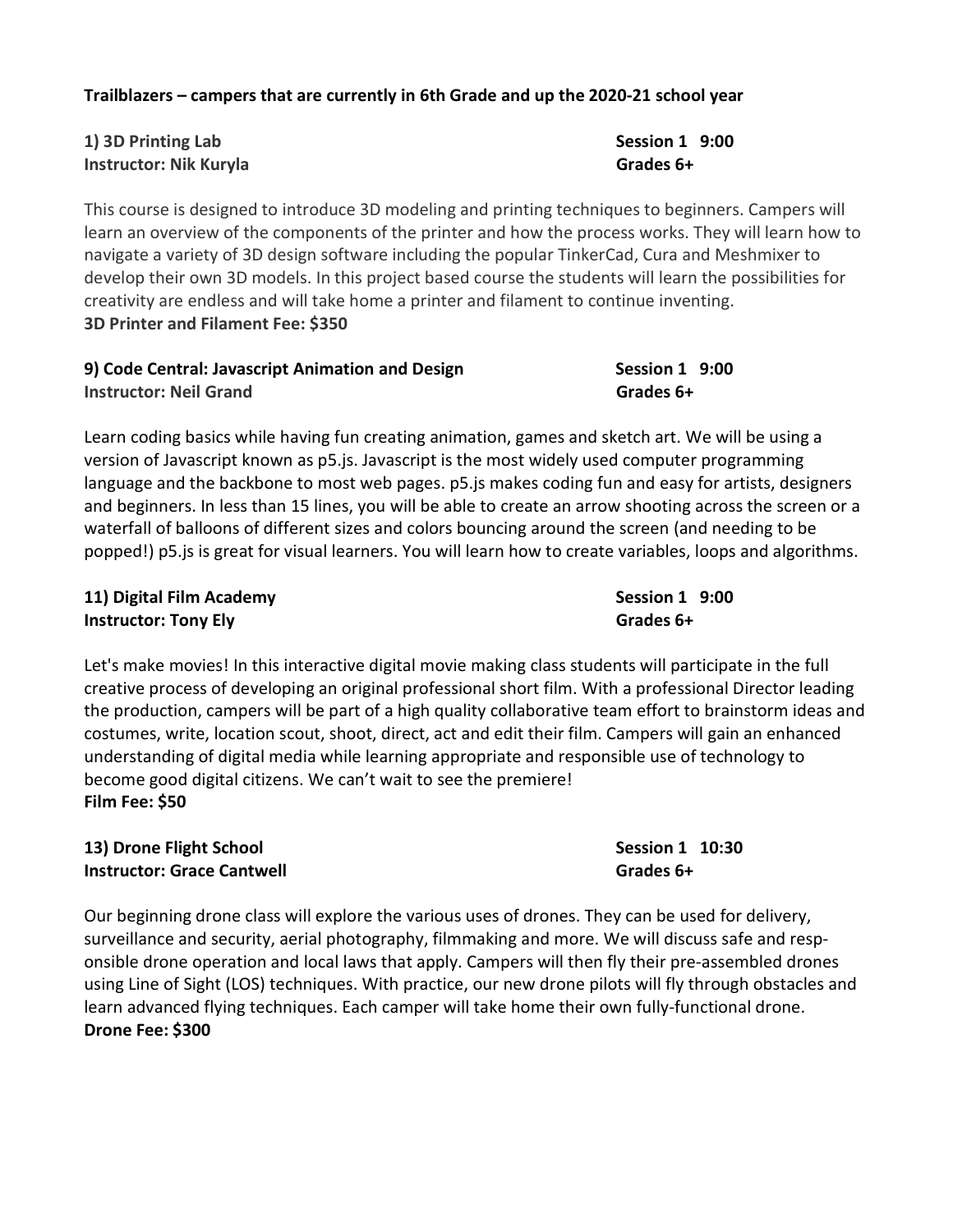# 14) Escape Room Session 1 9:00 Instructor: Hudson Apotheker Grades 6+

Trapped in a room with a group of friends and one way out, you must search for clues and solve several kinds of puzzles and riddles to plot your great escape. When the challenge has been mastered, you will be guaranteed laughter, a sense of accomplishment and a new respect for your classmates and their abilities. Groups will complete a series of escape room challenges together and will then design their own escape room models and games for others to solve. This is an experience that will be remembered for a lifetime... assuming you ever make it out!

### 2) Adventures in the Lab Session 1 10:30 Instructor: Danielle Spano Grades 6+

Do you know what it takes to be a good scientist? Join us for an adventure into the scientific world where we will perform hands-on chemistry experiments! We will learn about different chemical compounds, conduct demonstrations to observe different chemical principles, and make science come alive! We will learn about exothermic reactions by making elephant toothpaste, experiment with polymers by making bouncing balls, the principles of buoyancy using common household materials, and attempt to fool our friends with some science magic! See the world with amazement and wonder as we embark on our lab adventures!

# 3) APP Developer Session 1 10:30 Instructor: Sid Jain Grades 6+

We have all heard "there's an APP for that"... Great apps start with a tangible idea that can grow into something ground-breaking, clever or useful. We will explore exactly how apps work, what features they include as our programmers use the Shopify platform to develop their product. Our app expert will discuss factors that should be integrated into your business model: What do people want or need in an app? How do I make sure it works well? Are there competitors in the marketplace? And most importantly how do I launch my app? Campers will have the option to launch on Android, IOS or both platforms. This is a modern business focused class for motivated campers. App Fee: \$150

### 5) Black and White Drawing Session 1 10:30 Instructor: Ana Saura Grades 6+

You have to think out of the box in this class to create extraordinary artwork with the absence of color. Using pencils, Sharpies and paper, you will learn how to draw graphic designs of animals, trees and faces. You will be amazed at the movement and dimension in your drawings using only simple lines, contrast and shadows!